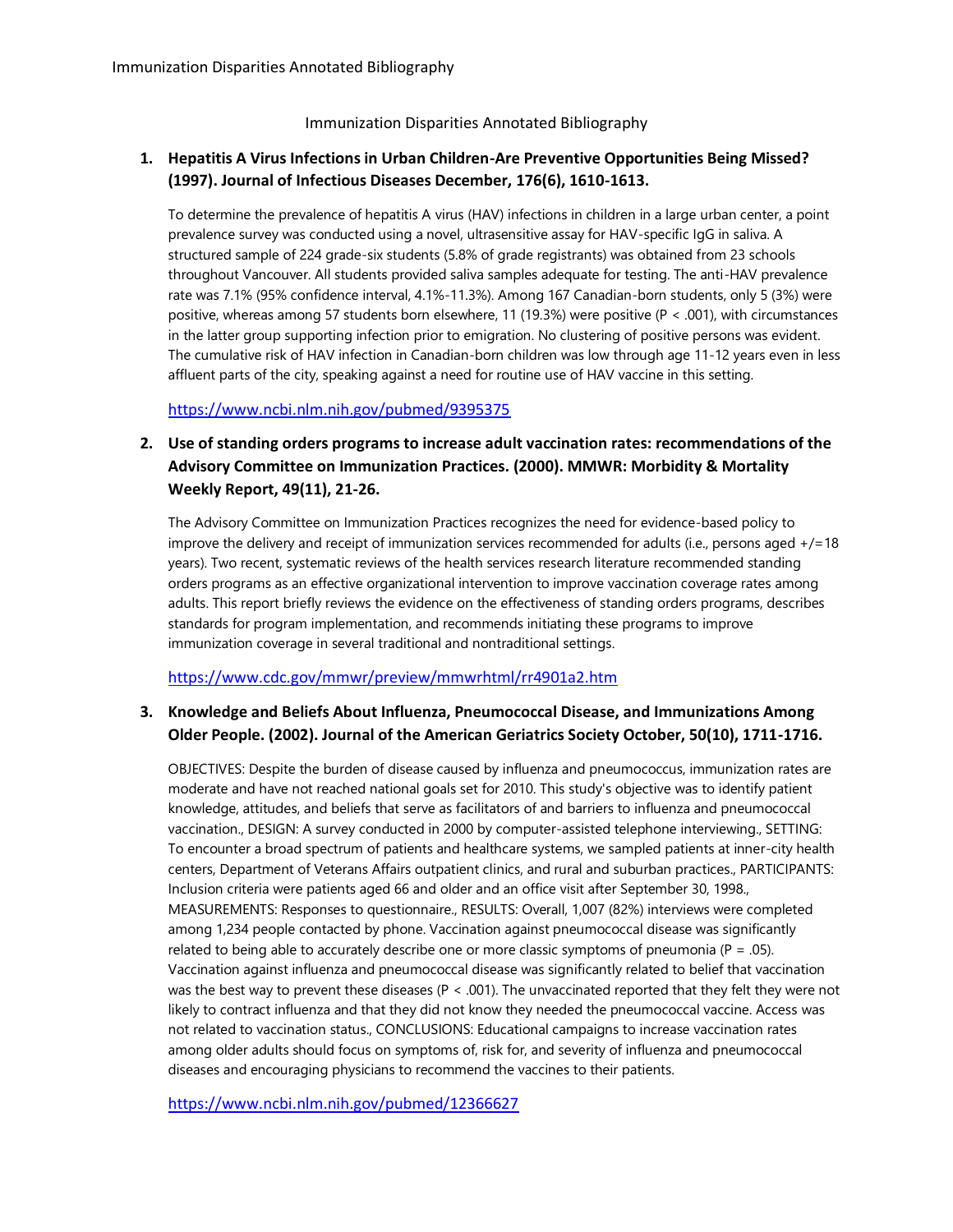## **4. Outbreak of Hepatitis A among Men Who Have Sex with Men: Implications for Hepatitis A Vaccination Strategies. (2003). Journal of Infectious Diseases April, 187(8), 1235-1240.**

Between November 1998 and May 1999, 136 cases of hepatitis A were reported in Columbus, Ohio. Eightynine (65%) case patients were reinterviewed. Of 74 male case patients, 47 (66%) were men who have sex with men (MSM). These 47 MSM were compared with 88 MSM control subjects, to identify risk factors for infection and potential opportunities for vaccination. During the exposure period, 6 (13%) case patients reported contact with a person who had hepatitis A, compared with 2 (2%) control subjects (odds ratio, 6.15; 95% confidence interval, 1.04-48.02); neither number of sex partners nor any sex practice was associated with illness. Most case patients and control subjects (68% and 77%, respectively) saw a health care provider at least annually, and 93% of control subjects reported a willingness to receive hepatitis A vaccine. MSM are accessible and amenable to vaccination; increased efforts are needed to provide vaccination, regardless of reported sex practices.

#### <https://academic.oup.com/jid/article/187/8/1235/861450>

**5. The dawn of a new era: Transforming our domestic response to hepatitis B and C: Activity 8: Transforming strategies to provide access to care. (2010). Journal of Family Practice April, 59(4), S59-S64.**

**Full journal supplement below. No abstract available.**

[https://mdedge-files-live.s3.us-east-2.amazonaws.com/files/s3fs-public/Document/September-](https://mdedge-files-live.s3.us-east-2.amazonaws.com/files/s3fs-public/Document/September-2017/supplJFP_hepatitis.pdf)[2017/supplJFP\\_hepatitis.pdf](https://mdedge-files-live.s3.us-east-2.amazonaws.com/files/s3fs-public/Document/September-2017/supplJFP_hepatitis.pdf)

# **6. Episodic Illness, Chronic Disease, and Health Care Use Among Homeless Persons in Metropolitan Atlanta, Georgia, 2007. (2010). Southern Medical Journal January, 103(1), 18-24.**

Background: Homeless persons are at higher risk for morbidity and mortality from both chronic and episodic illness than the general population. Few data are available on the prevalence of these conditions and uptake of vaccination for prevention., Methods: In March 2007, we administered a cross-sectional survey to a convenience sample of homeless persons in Atlanta., Results: Approximately half (46.2%) of the survey participants reported at least one chronic medical condition. Acute respiratory symptoms within the previous 30 days were reported by up to 57.7% of survey participants. Receipt of influenza vaccination was reported by 31.9% of survey participants, receipt of pneumococcal vaccine by 18.7%. Vaccination rates varied by age and risk group., Discussion: The survey demonstrated high rates of morbidity in this population. Influenza and pneumococcal vaccination rates were suboptimal. Culturally appropriate interventions must be developed to prevent respiratory and other diseases in this important group.

<https://www.ncbi.nlm.nih.gov/pubmed/19996848>

#### **7. Physician Awareness of Sexual Orientation and Preventive Health Recommendations to Men Who Have Sex With Men. (2011). Sexually Transmitted Diseases January, 38(1), 63-67.**

Background: Men who have sex with men (MSM) have unique health risks and needs. Providers who assume patients to be heterosexual may be providing suboptimal care. This study sought (1) to describe primary care provider (PCP) knowledge of patients' sexual orientation and the demographic and provider-related factors associated with such knowledge; and, (2) to assess whether PCP knowledge of sexual orientation was associated with appropriate recommendations for preventive and diagnostic health care services., Methods: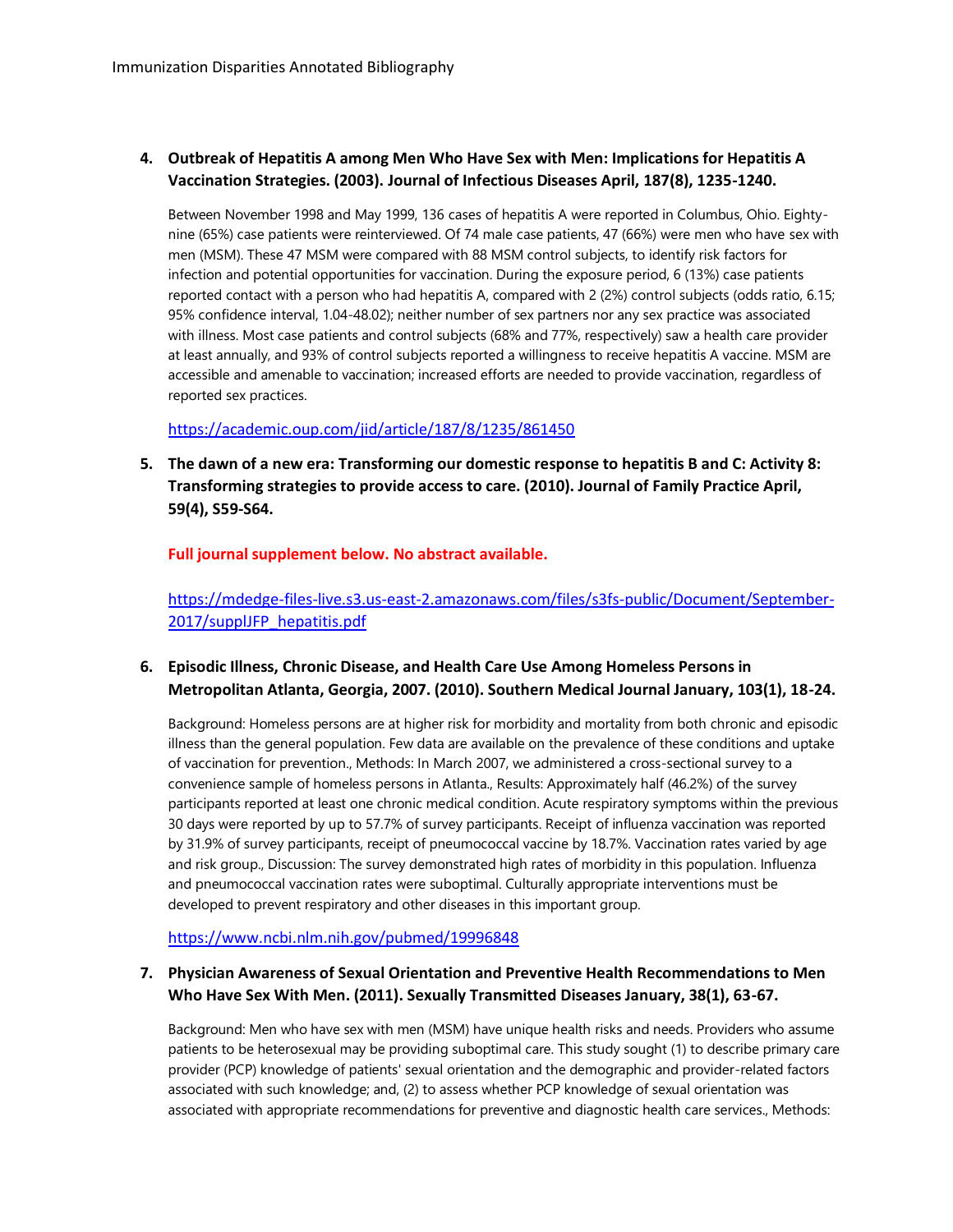A total of 271 MSM completed a cross-sectional survey. We measured MSMs' disclosure of their sexual orientation and demographic information, and PCP recommendations for preventive health services., Results: Most participants' PCPs (72%) knew the participants' sexual orientation. Participants with female, gay, and/or younger PCPs were more likely to have disclosed their sexual orientation. Black men, men from rural areas, and men with incomes under \$15,000 per year were less likely to have disclosed their sexual orientation. PCP knowledge of sexual orientation was associated with a higher likelihood that PCPs recommended disease screening and preventive health measures: 59% versus 13% for human immunodeficiency virus testing, 32% versus 16% for hepatitis A or B vaccination. Inconsistencies were found between participants' self-reported risk behaviors and PCP recommendations., Conclusions: Disclosure of sexual orientation is associated with several patient-related and provider-related characteristics. Lack of disclosure to providers significantly decreased the likelihood that appropriate health services were recommended to participants. Efforts to promote discussion of sexual orientation within the primary health care setting should be directed toward both PCPs and MSM.

#### <https://www.ncbi.nlm.nih.gov/pmc/articles/PMC4141481/>

#### **8. Case-control study of hepatitis B and hepatitis C in older adults: Do healthcare exposures contribute to burden of new infections? (2013). Hepatology March, 57(3), 917-924.**

Reports of hepatitis B virus (HBV) and hepatitis C virus (HCV) transmission associated with unsafe medical practices have been increasing in the United States. However, the contribution of healthcare exposures to the burden of new infections is poorly understood outside of recognized outbreaks. We conducted a casecontrol study at three health departments that perform enhanced viral hepatitis surveillance in New York and Oregon. Reported cases of symptomatic acute hepatitis B and hepatitis C occurring in persons >=55 years of age from 2006 to 2008 were enrolled. Controls were identified using telephone directories and matched to individual cases by age group (55-59, 60-69, and >=70 years) and residential postal code. Data collection covered exposures within 6 months before symptom onset (cases) or date of interview (controls). Forty-eight (37 hepatitis B and 11 hepatitis C) case and 159 control patients were enrolled. Case patients were more likely than controls to report one or more behavioral risk exposures, including sexual or household contact with an HBV or HCV patient, >1 sex partner, illicit drug use, or incarceration (21% of cases versus 4% of controls exposed; matched odds ratio [mOR] = 7.1; 95% confidence interval [CI]: 2.1, 24.1). Case patients were more likely than controls to report hemodialysis (8% of cases; mOR = 13.0; 95% CI: 1.5, 115), injections in a healthcare setting (58%; mOR = 2.7; 95% CI: 1.3, 5.3), and surgery (33%; mOR = 2.3; 95% CI: 1.1, 4.7). In a multivariate model, behavioral risks (adjusted OR [aOR] = 5.4; 95% CI: 1.5, 19.0; 17% attributable risk), injections (aOR = 2.7; 95% CI: 1.3, 5.8; 37% attributable risk), and hemodialysis (aOR = 11.5; 95% CI: 1.2, 107; 8% attributable risk) were associated with case status. Conclusion: Healthcare exposures may represent an important source of new HBV and HCV infections among older adults.

<https://www.ncbi.nlm.nih.gov/pubmed/22383058>

## **9. CE: Addressing Health Care Disparities in the Lesbian, Gay, Bisexual, and Transgender Population: A Review of Best Practices. (2014). AJN, American Journal of Nursing June, 114(6), 24-34.**

OVERVIEW: The health care needs of people who are lesbian, gay, bisexual, or transgender (LGBT) have received significant attention from policymakers in the last several years. Recent reports from the Institute of Medicine, Healthy People 2020, and the Agency for Healthcare Research and Quality have all highlighted the need for such long-overdue attention. The health care disparities that affect this population are closely tied to sexual and social stigma. Furthermore, LGBT people aren't all alike; an understanding of the various subgroups and demographic factors is vital to providing patient-centered care. This article explores LGBT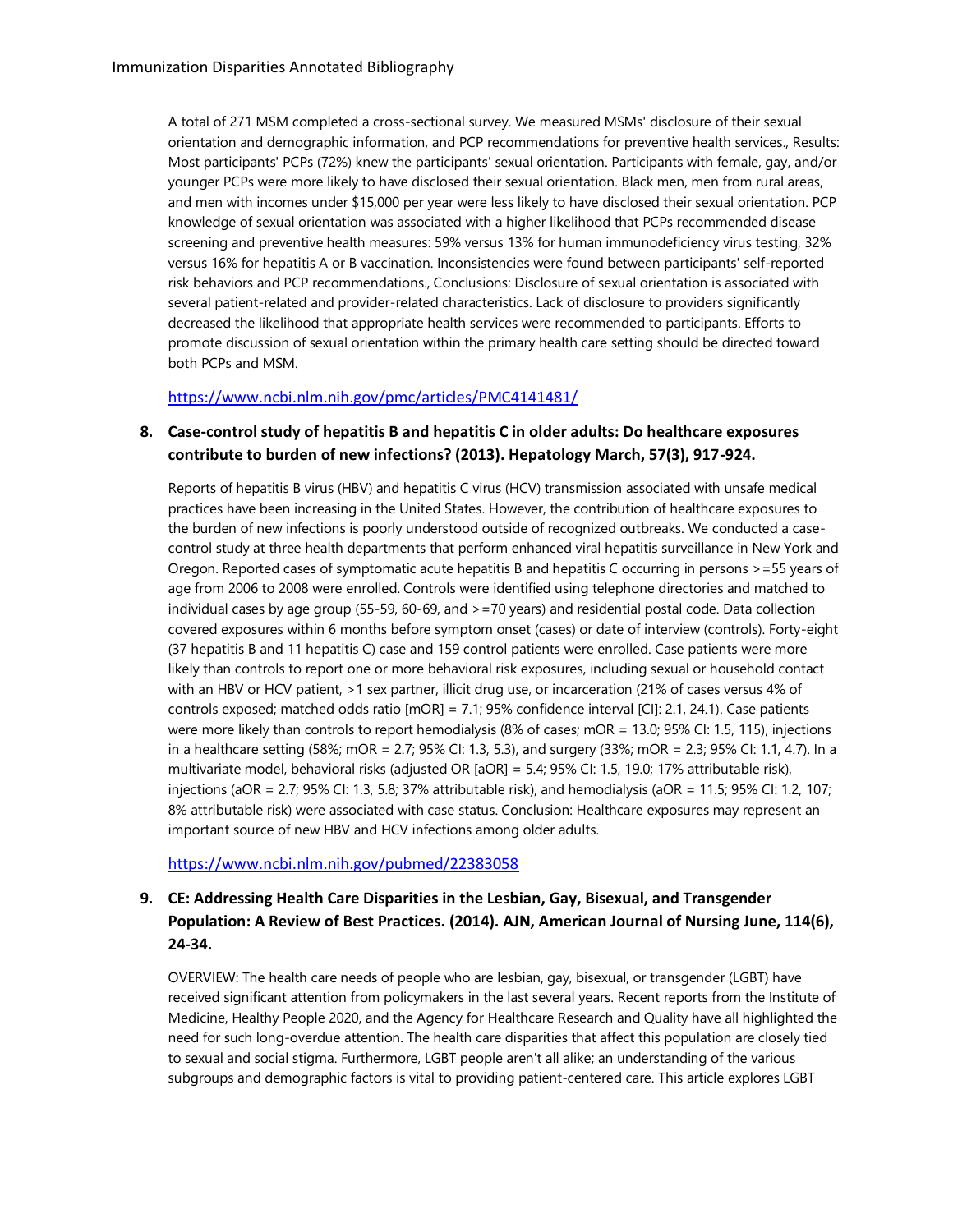health issues and health care disparities, and offers recommendations for best practices based on current evidence and standards of care.

<https://www.ncbi.nlm.nih.gov/pubmed/24826970>

## **10. Sexual Orientation Identity Disparities in Awareness and Initiation of the Human Papillomavirus Vaccine Among U.S. Women and Girls: A National Survey. (2015). Annals of Internal Medicine July, 163(2), 99-106.**

Background: Lesbians and bisexual women are at risk for human papillomavirus (HPV) infection from female and male sexual partners., Objective: To examine the association between sexual orientation identity and HPV vaccination among U.S. women and girls., Design: Cross-sectional, using 2006-2010 National Survey of Family Growth data., Setting: U.S. civilian noninstitutionalized population., Participants: The 2006-2010 National Survey of Family Growth used stratified cluster sampling to establish a national probability sample of 12 279 U.S. women and girls aged 15 to 44 years. Analyses were restricted to 3253 women and girls aged 15 to 25 years who were asked about HPV vaccination., Measurements: Multivariable logistic regression was used to obtain prevalence estimates of HPV vaccine awareness and initiation adjusted for sociodemographic and health care factors for each sexual orientation identity group., Results: Among U.S. women and girls aged 15 to 25 years, 84.4% reported having heard of the HPV vaccine; of these, 28.5% had initiated HPV vaccination. The adjusted prevalence of vaccine awareness was similar among heterosexual, bisexual, and lesbian respondents. After adjustment for covariates, 8.5% ( $P = 0.007$ ) of lesbians and 33.2% ( $P = 0.33$ ) of bisexual women and girls who had heard of the vaccine had initiated vaccination compared with 28.4% of their heterosexual counterparts., Limitation: Self-reported, cross-sectional data, and findings may not be generalizable to periods after 2006 to 2010 or all U.S. lesbians aged 15 to 25 years (because of the small sample size for this group)., Conclusion: Adolescent and young adult lesbians may be less likely to initiate HPV vaccination than their heterosexual counterparts. Programs should facilitate access to HPV vaccination services among young lesbians., Primary Funding Source: National Cancer Institute.

<https://www.ncbi.nlm.nih.gov/pubmed/25961737>

#### **11. HPV infection among a population-based sample of sexual minority women from USA. (2017). Sexually Transmitted Infections February, 93(1), 25-31.**

Objectives: Sexual minority women are at risk for infection with human papillomavirus (HPV); yet, relatively little is known about the prevalence of HPV infection among this population., Methods: We analysed data from the 2003-2012 National Health and Nutrition Examination Survey among women aged 20-59 (n=7132). We examined two dimensions of sexual orientation (sexual identity and sexual behaviour) and used weighted logistic regression to determine how HPV infection outcomes (any HPV type, high-risk HPV type and vaccine HPV type) vary by dimension., Results: Similar patterns emerged for sexual identity and sexual behaviour. In bivariate analyses, HPV infection outcomes were more common among non-heterosexual women compared with heterosexual women (any type: 49.7% vs 41.1%; high-risk type: 37.0% vs 27.9%), as well as among women who reported any same-sex partners compared with women who reported only opposite-sex partners (any type: 55.9% vs 41.0%; high-risk type: 37.7% vs 28.2%; vaccine type: 19.1% vs 14.0%) (p<0.05). When we disaggregated measures of sexual orientation into subgroups, bisexual women and women who reported partners of both sexes had greater odds of HPV infection outcomes (p<0.05 in bivariate analyses). Multivariate models attenuated several of these differences, though lesbian women and women who reported only same-sex partners had lower odds of most HPV infection outcomes in multivariate analyses (p<0.05)., Conclusions: HPV infection is common among sexual minority women, though estimates vary depending on how sexual orientation is operationalised. Results can help inform targeted HPV and cervical cancer prevention efforts for sexual minority women.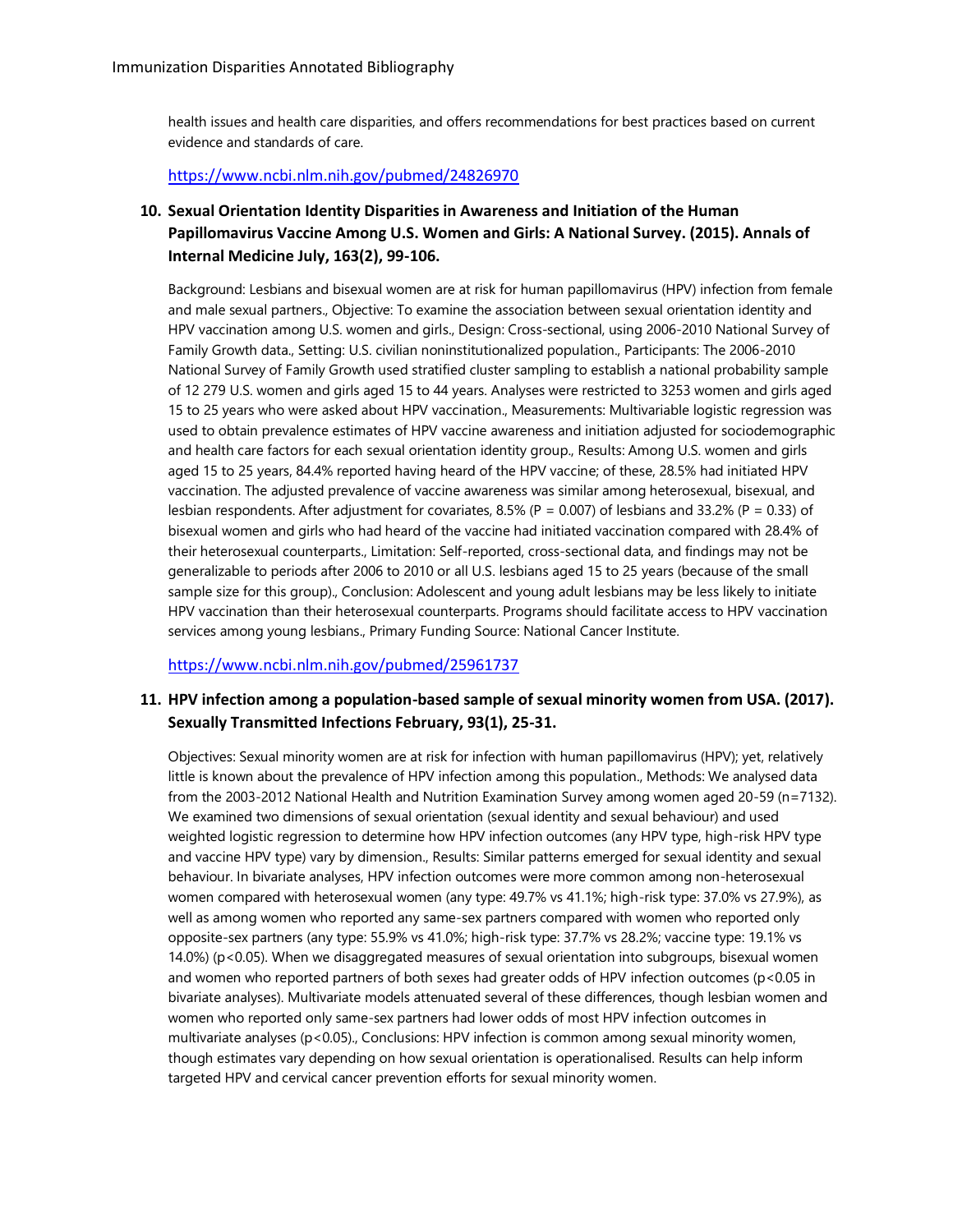#### <https://www.ncbi.nlm.nih.gov/pmc/articles/PMC5664198/>

#### **12. Preventing Hepatitis B in US Adults Through Vaccination. (2018). Infectious Diseases in Clinical Practice November, 26(6), 304-312.**

Chronic hepatitis B virus (HBV) infection causes substantial morbidity, with up to 40% of infected individuals developing cirrhosis, hepatocellular carcinoma, or liver failure. Approximately 25% of individuals with chronic hepatitis B will die prematurely from these complications. Hepatitis B vaccines are safe and more than 90% effective in preventing infection in at-risk adults, yet only approximately 25% of US adults for whom vaccination is recommended by the Centers for Disease Control and Prevention are vaccinated. The rate of new HBV infections dropped substantially in the United States after the introduction and high uptake of hepatitis B vaccines in infants and children, and the burden of disease has shifted primarily to adults. There has been a resurgence of hepatitis B cases in US adults in recent years, with sharp increases in new cases noted in states highly impacted by the opioid epidemic. Improved hepatitis B vaccination coverage rates in US adults can help slow the rate of acute infections and reduce the reservoir of infection in US adults.

https://journals.lww.com/infectdis/Fulltext/2018/11000/Preventing Hepatitis B in US Adults [\\_Through.2.aspx](https://journals.lww.com/infectdis/Fulltext/2018/11000/Preventing_Hepatitis_B_in_US_Adults_Through.2.aspx)

# **13. Beltrami, E. M., Alvarado-Ramy, F., Critchley, S. E., Panlilio, A. L., Cardo, D. M., Bower, W. A., . . . Macher, A. (2001). Updated U.S. Public Health Service guidelines for the management of occupational exposures to HBV, HCV, and HIV and recommendations for postexposure prophylaxis. MMWR: Morbidity & Mortality Weekly Report, 50(25), 1-7.**

This report updates and consolidates all previous U.S. Public Health Service recommendations for the management of health-care personnel (HCP) who have occupational exposure to blood and other body fluids that might contain hepatitis B virus (HBV), hepatitis C virus (HCV), or human immunodeficiency virus (HIV).Recommendations for HBV postexposure management include initiation of the hepatitis B vaccine series to any susceptible, unvaccinated person who sustains an occupational blood or body fluid exposure. Postexposure prophylaxis (PEP) with hepatitis B immune globulin (HBIG) and/or hepatitis B vaccine series should be considered for occupational exposures after evaluation of the hepatitis B surface antigen status of the source and the vaccination and vaccine-response status of the exposed person. Guidance is provided to clinicians and exposed HCP for selecting the appropriate HBV PEP.Immune globulin and antiviral agents (e.g., interferon with or without ribavirin) are not recommended for PEP of hepatitis C. For HCV postexposure management, the HCV status of the source and the exposed person should be determined, and for HCP exposed to an HCV positive source, follow-up HCV testing should be performed to determine if infection develops.Recommendations for HIV PEP include a basic 4-week regimen of two drugs (zidovudine [ZDV] and lamivudine [3TC]; 3TC and stavudine [d4T]; or didanosine [ddI] and d4T) for most HIV exposures and an expanded regimen that includes the addition of a third drug for HIV exposures that pose an increased risk for transmission. When the source person's virus is known or suspected to be resistant to one or more of the drugs considered for the PEP regimen, the selection of drugs to which the source person's virus is unlikely to be resistant is recommended.In addition, this report outlines several special circumstances (e.g., delayed exposure report, unknown source person, pregnancy in the exposed person, resistance of the source virus to antiretroviral agents, or toxicity of the PEP regimen) when consultation with local experts and/or the National Clinicians' Post-Exposure Prophylaxis Hotline ([PEPline] 1-888-448-4911) is advised.Occupational exposures should be considered urgent medical concerns to ensure timely postexposure management and administration of HBIG, hepatitis B vaccine, and/or HIV PEP.

<https://www.cdc.gov/mmwr/PDF/rr/rr5011.pdf>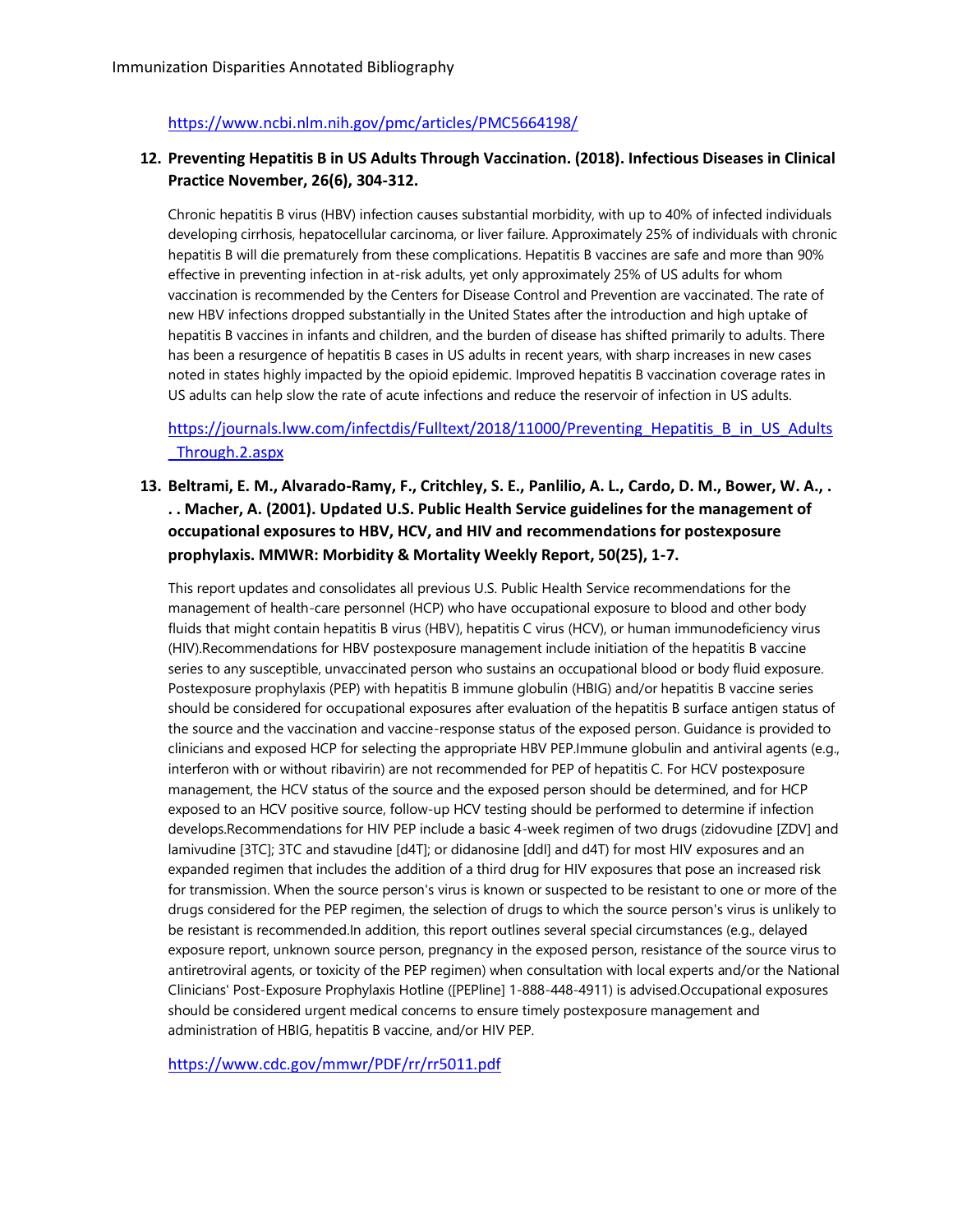**14. Bridges, C. B., Harper, S. A., Fukuda, K., Uyeki, T. M., Cox, N. J., & Singleton, J. A. (2003). Prevention and control of influenza: recommendations of the Advisory Committee on Immunization Practices (ACIP) [corrected] [published erratum appears in MMWR MORB MORTAL WKLY REP 2003 Jun 6;52(22):526]. MMWR: Morbidity & Mortality Weekly Report, 52(RR-8), 1-1.** 

This report updates the 2002 recommendations by the Advisory Committee on Immunization Practices (ACIP) on the use of influenza vaccine and antiviral agents (CDC. Prevention and Control of Influenza: Recommendations of the Advisory Committee on Immunization Practices [ACIP]. MMWR 2002;51[No. RR-3]:1-31). The 2003 recommendations include new or updated information regarding 1) the timing of influenza vaccination by age and risk group; 2) influenza vaccine for children aged 6-23 months; 3) the 2003- 2004 trivalent inactivated vaccine virus strains: A/Moscow/10/99 (H3N2)-like, A/New Caledonia/20/99 (H1N1)-like, and B/Hong Kong/330/2001-like antigens (for the A/Moscow/10/99 [H3N2]-like antigen, manufacturers will use the antigenically equivalent A/Panama/2007/99 [H3N2] virus, and for the B/Hong Kong/330/2001-like antigen, manufacturers will use either B/Hong Kong/330/2001 or the antigenically equivalent B/Hong Kong/1434/2002); 4) availability of certain influenza vaccine doses with reduced thimerosal content, including single 0.25 mL-dose syringes; and 5) manufacturers of influenza vaccine for the U.S. market. Although the optimal time to vaccinate against influenza is October and November, vaccination in December and later continues to be strongly recommended. A link to this report and other information regarding influenza can be accessed at [http://www.cdc.gov/ncidod/diseases/flu/fluvirus.htm.](http://www.cdc.gov/ncidod/diseases/flu/fluvirus.htm)

<https://www.ncbi.nlm.nih.gov/pubmed/15163927>

## **15. Centers for Disease, C., & Prevention. (1999). Childhood work-related agricultural fatalities-- Minnesota, 1994-1997. MMWR Morb Mortal Wkly Rep, 48(16), 332-335.**

Agriculture is one of the most hazardous industries in the United States, with the second highest workrelated fatality rate during 1992-1996 (21.9 deaths per 100,000 workers). During 1992-1995, 155 deaths were reported among agricultural workers aged < or =19 years; 64 (41%) of these youths were working in their family's business . In Minnesota during 1992-1996, agriculture had the highest fatality rate of any industry (21.3 per 100,000 workers). To characterize agriculture work-related deaths among youths in Minnesota during 1994-1997, the Minnesota Department of Health (MDH) analyzed data from the state's Fatality Assessment and Control Evaluation (FACE) program. This report presents five cases of agriculture workrelated fatalities among youths in Minnesota.

<https://www.ncbi.nlm.nih.gov/pubmed/10366142>

# **16. Charise, A., Witteman, H., Whyte, S., Sutton, E. J., Bender, J. L., Massimi, M., . . . Elf, M. (2011). Questioning context: a set of interdisciplinary questions for investigating contextual factors affecting health decision making. Health Expect, 14(2), 115-132. doi:10.1111/j.1369- 7625.2010.00618.x**

OBJECTIVE: To combine insights from multiple disciplines into a set of questions that can be used to investigate contextual factors affecting health decision making. BACKGROUND: Decision-making processes and outcomes may be shaped by a range of non-medical or 'contextual' factors particular to an individual including social, economic, political, geographical and institutional conditions. Research concerning contextual factors occurs across many disciplines and theoretical domains, but few conceptual tools have attempted to integrate and translate this wide-ranging research for health decision-making purposes. METHODS: To formulate this tool we employed an iterative, collaborative process of scenario development and question generation. Five hypothetical health decision-making scenarios (preventative, screening,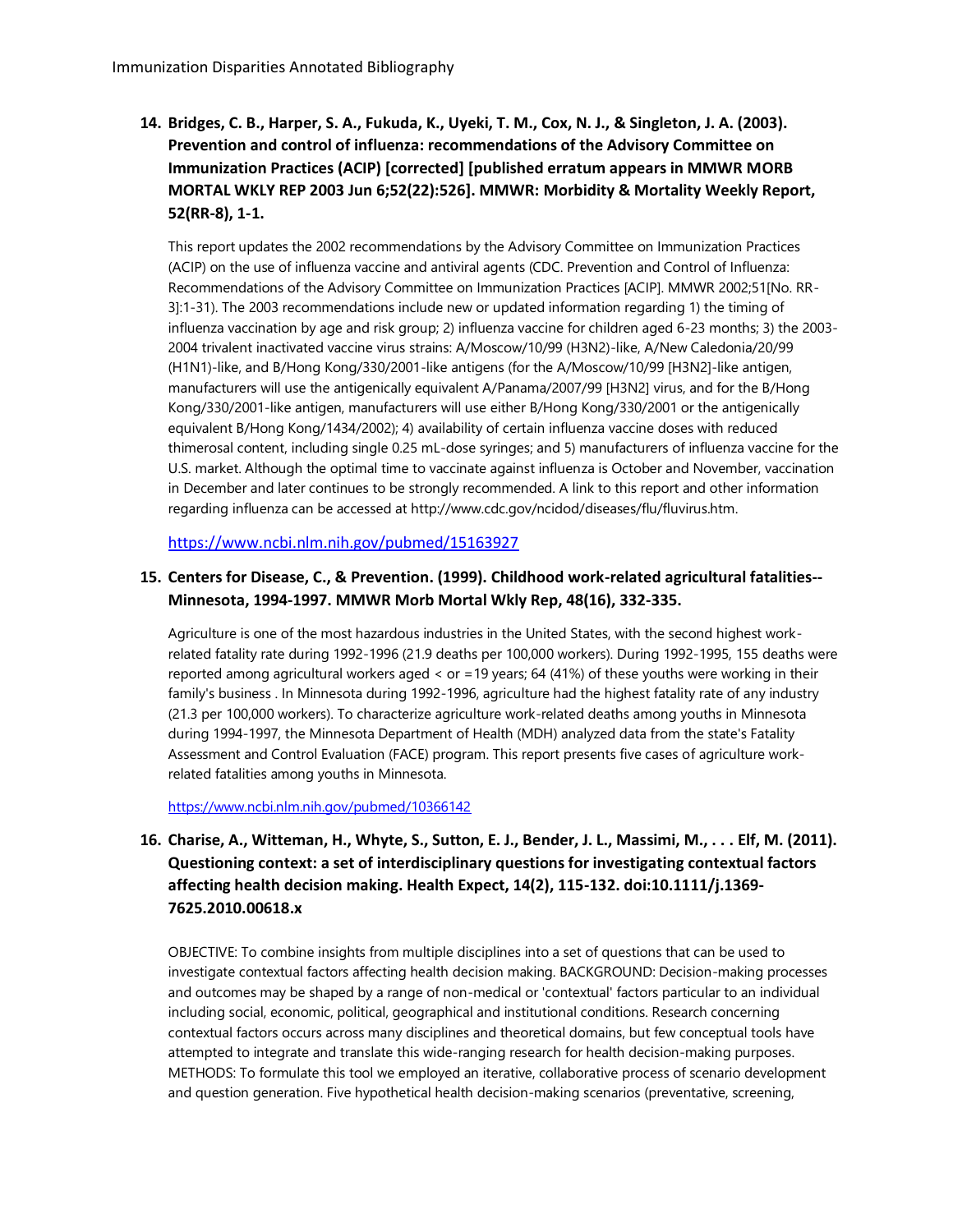curative, supportive and palliative) were developed and used to generate a set of exploratory questions that aim to highlight potential contextual factors across a range of health decisions. FINDINGS: We present an exploratory tool consisting of questions organized into four thematic domains - Bodies, Technologies, Place and Work (BTPW) - articulating wide-ranging contextual factors relevant to health decision making. The BTPW tool encompasses health-related scholarship and research from a range of disciplines pertinent to health decision making, and identifies concrete points of intersection between its four thematic domains. Examples of the practical application of the questions are also provided. CONCLUSIONS: These exploratory questions provide an interdisciplinary toolkit for identifying the complex contextual factors affecting decision making. The set of questions comprised by the BTPW tool may be applied wholly or partially in the context of clinical practice, policy development and health-related research.

<https://www.ncbi.nlm.nih.gov/pubmed/21029277>

# **17. Fiore, A. E., Wasley, A., & Bell, B. P. (2006). Prevention of Hepatitis A through active or passive immunization: recommendations of the Advisory Committee on Immunization Practices (ACIP). MMWR: Morbidity & Mortality Weekly Report, 55(19), 1-23.**

Routine vaccination of children is an effective way to reduce hepatitis A incidence in the United States. Since licensure of hepatitis A vaccine during 1995--1996, the hepatitis A childhood immunization strategy has been implemented incrementally, starting with the recommendation of the Advisory Committee on Immunization Practices (ACIP) in 1996 to vaccinate children living in communities with the highest disease rates and continuing in 1999 with ACIP's recommendations for vaccination of children living in states, counties, and communities with consistently elevated hepatitis A rates. These updated recommendations represent the final step in the childhood hepatitis A immunization strategy, routine hepatitis A vaccination of children nationwide. Implementation of these recommendations will reinforce existing vaccination programs, extend the benefits associated with hepatitis A vaccination to the rest of the country, and create the foundation for eventual consideration of elimination of indigenous hepatitis A virus transmission.This report updates ACIP's 1999 recommendations concerning the prevention of hepatitis A through immunization (CDC. Prevention of hepatitis A through active or passive immunization: recommendations of the Advisory Committee on Immunization Practices [ACIP]. MMWR 1999:48[No. RR-12]:1--37) and includes 1) new data on the epidemiology of hepatitis A in the era of hepatitis A vaccination of children in selected U.S. areas, 2) results of analyses of the economics of nationwide routine vaccination of children, and 3) recommendations for the routine vaccination of children in the United States. Previous recommendations for vaccination of persons in groups at increased risk for hepatitis A or its adverse consequences and recommendations regarding the use of immune globulin for protection against hepatitis A are unchanged from the 1999 recommendations.

<https://www.cdc.gov/mmwr/preview/mmwrhtml/rr5507a1.htm>

## **18. Flores, G., Fuentes-Afflick, E., Barbot, O., Carter-Pokras, O., Claudio, L., Lara, M., . . . Weitzman, M. (2002). The health of Latino children: urgent priorities, unanswered questions, and a research agenda. JAMA, 288(1), 82-90. doi:10.1001/jama.288.1.82**

Latinos recently became the largest racial/ethnic minority group of US children. The Latino Consortium of the American Academy of Pediatrics Center for Child Health Research, consisting of 13 expert panelists, identified the most important urgent priorities and unanswered questions in Latino child health. Conclusions were drawn when consensus was reached among members, with refinement through multiple iterations. A consensus statement with supporting references was drafted and revised. This article summarizes the key issues, including lack of validated research instruments, frequent unjustified exclusion from studies, and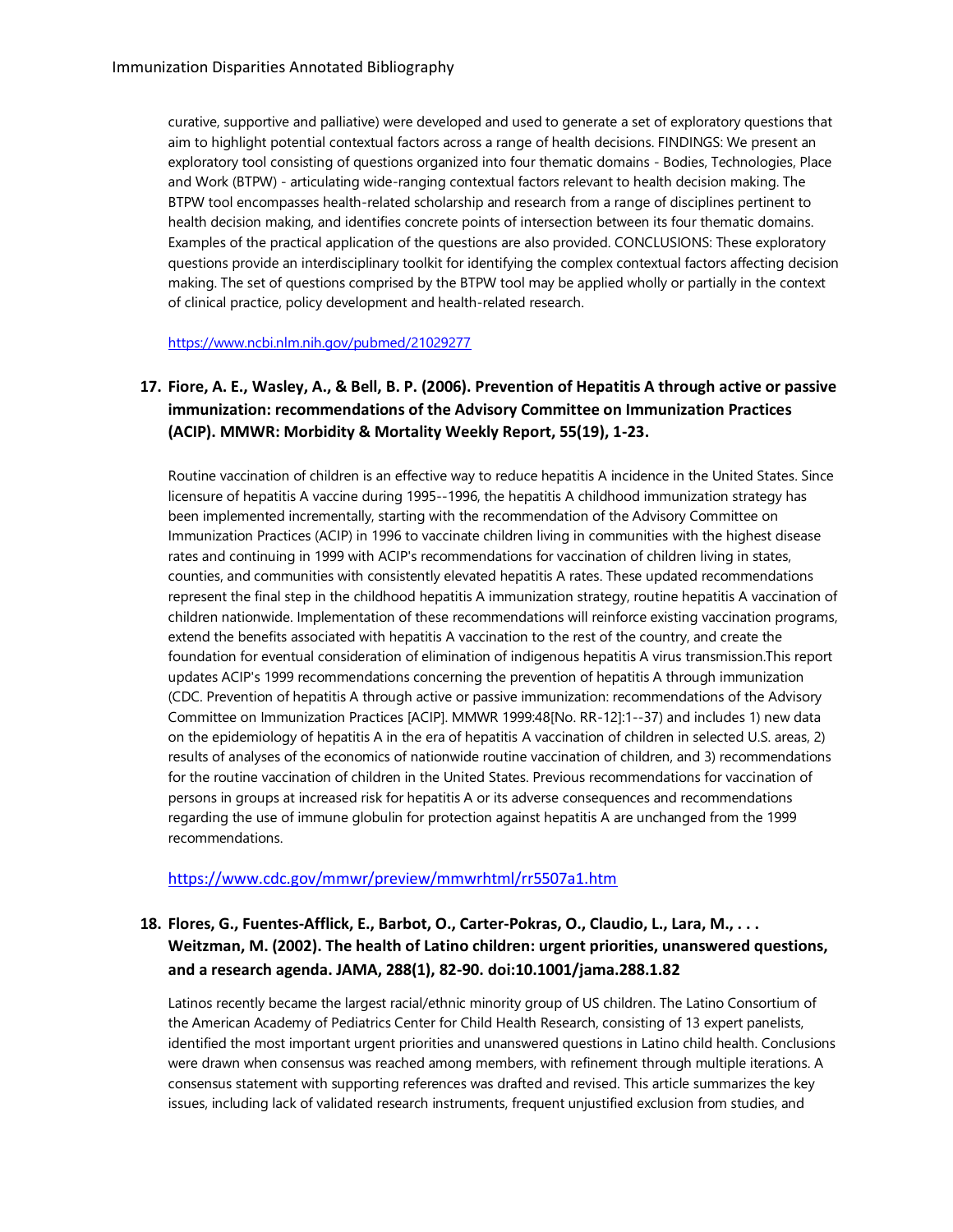failure to analyze data by pertinent subgroups. Latino children are at high risk for behavioral and developmental disorders, and there are many unanswered questions about their mental health needs and use of services. The prevalence of dental caries is disproportionately higher for Latino children, but the reasons for this disparity are unclear. Culture and language can profoundly affect Latino children's health, but not enough cultural competency training of health care professionals and provision of linguistically appropriate care occur. Latinos are underrepresented at every level of the health care professions. Latino children are at high risk for school dropout, environmental hazards, obesity, diabetes mellitus, asthma, lack of health insurance, nonfinancial barriers to health care access, and impaired quality of care, but many key questions in these areas remain unanswered. This article suggests areas in which more research is needed and ways to improve research and care of Latino children.

<https://www.ncbi.nlm.nih.gov/pubmed/12090866>

# **19. Frank, A. L., Liebman, A. K., Ryder, B., Weir, M., & Arcury, T. A. (2013). Health care access and health care workforce for immigrant workers in the agriculture, forestry, and fisheries sector in the southeastern US. Am J Ind Med, 56(8), 960-974. doi:10.1002/ajim.22183**

BACKGROUND: The Agriculture, Forestry, and Fishery (AgFF) Sector workforce in the US is comprised primarily of Latino immigrants. Health care access for these workers is limited and increases health disparities. METHODS: This article addresses health care access for immigrant workers in the AgFF Sector, and the workforce providing care to these workers. CONTENTS: Immigrant workers bear a disproportionate burden of poverty and ill health and additionally face significant occupational hazards. AgFF laborers largely are uninsured, ineligible for benefits, and unable to afford health services. The new Affordable Care Act will likely not benefit such individuals. Community and Migrant Health Centers (C/MHCs) are the frontline of health care access for immigrant AgFF workers. C/MHCs offer discounted health services that are tailored to meet the special needs of their underserved clientele. C/MHCs struggle, however, with a shortage of primary care providers and staff prepared to treat occupational illness and injury among AgFF workers. A number of programs across the US aim to increase the number of primary care physicians and care givers trained in occupational health at C/MHCs. While such programs are beneficial, substantial action is needed at the national level to strengthen and expand the C/MHC system and to establish widely Medical Home models and Accountable Care Organizations. System-wide policy changes alone have the potential to reduce and eliminate the rampant health disparities experienced by the immigrant workers who sustain the vital Agricultural, Forestry, and Fishery sector in the US.

<https://www.ncbi.nlm.nih.gov/pubmed/23532981>

# **20. Gelberg, L., Doblin, B. H., & Leake, B. D. (1996). Ambulatory health services provided to lowincome and homeless adult patients in a major community health center. J Gen Intern Med, 11(3), 156-162. doi:10.1007/bf02600268**

OBJECTIVE: The homeless are more likely than other poor and vulnerable populations to manifest serious health problems. Early research focused on needs assessments of this population; current work has shifted to examine issues of access, use of health services, and barriers to care. However, current research has not examined whether model clinics designed for the homeless have created parity with their low-income domiciled peers in terms of provision of ambulatory services. Such data are increasingly in demand as managed care looms just over the political horizon as a means of providing services to low-income patients. SETTING: A major community ambulatory health center in West Los Angeles. PATIENTS: Homeless (N = 210) and low-income domiciled (N = 250) patients. DESIGN: A medical record review of care provided over a oneyear period to homeless and low-income domiciled adult patients in a major community ambulatory health center in West Lost Angeles was conducted. Data were collected on length of visits, laboratory tests,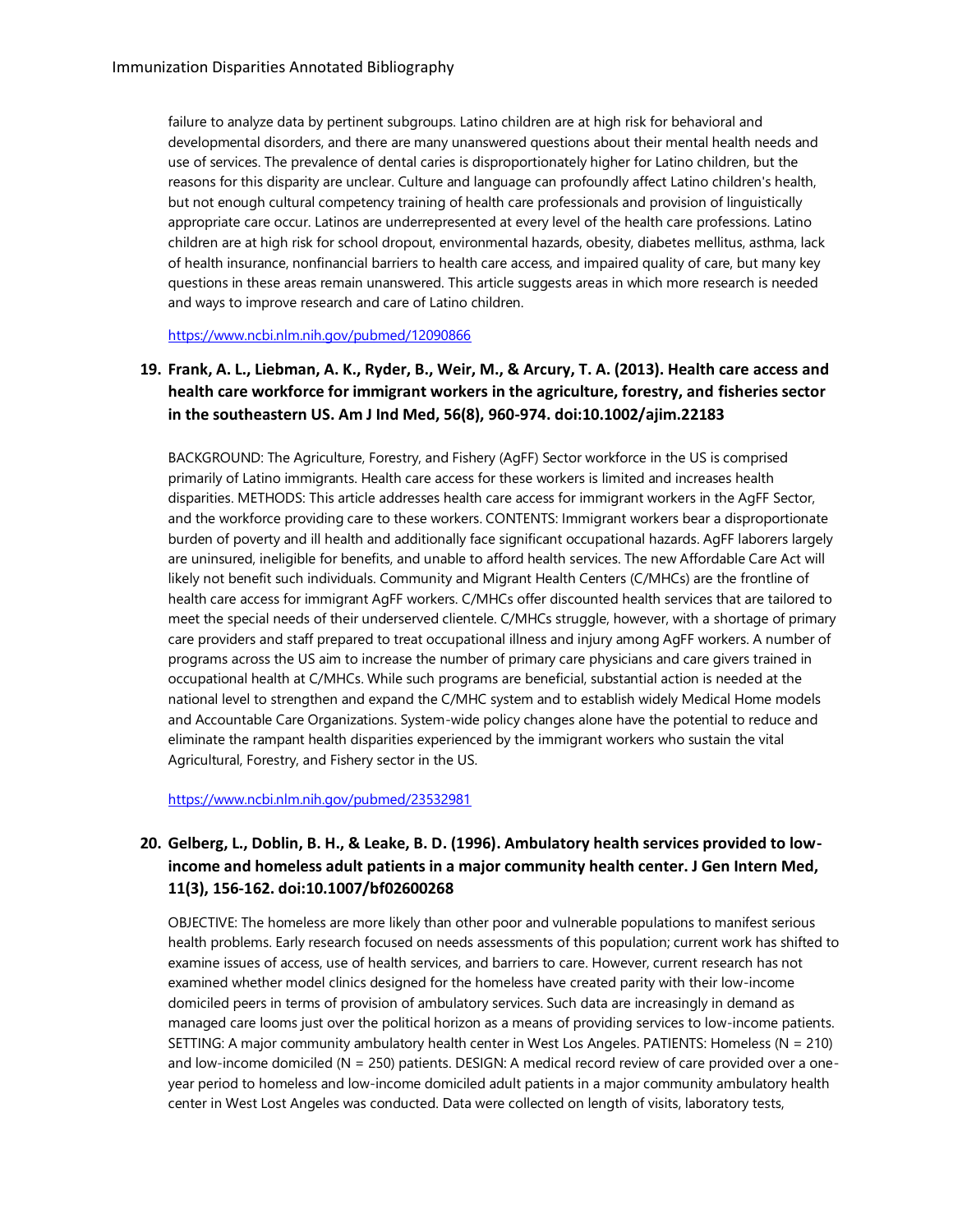procedures, and services, immunizations, specialty clinic referrals, medications, and travel vouchers. RESULTS: On average, homeless patients were provided with as many outside laboratory tests per patient as lowincome domiciled patients (1.1 vs 1.3). Further, they returned for more visits (3.4 vs 2.9), were more likely to have had longer visits (88% vs 61%), and were provided with more laboratory tests (2.3 vs 1.7), procedures and services (3.1 vs 1.1), referrals (1.3 vs 0.7), medications (4.4 vs 3.3), and travel vouchers (0.6 vs 0.2) (all  $p \lt$ .01). Many of the procedures and services received by the homeless were for nonmedical assistance. Preventive health services such as tuberculosis skin tests, sexually transmitted disease (STD) screening, and Pap tests were provided to both homeless and domiciled patients at low rates. CONCLUSIONS: Findings from this study on the provision of care in a major West Los Angeles community health center indicate that homeless patients receiving care from a model program designed to address their special needs will return for follow-up visits and will utilize services at least as much as low-income domiciled patients.

<https://www.ncbi.nlm.nih.gov/pubmed/8667092>

## **21. Hays, A., Schriever, C., Rudzinski, J., Lynch, J. L., Genrich, E., & Schriever, A. (2018). Fostering Interprofessional Education Through a Multidisciplinary, Community-Based Pandemic Mass Vaccination Exercise. Am J Public Health, 108(3), 358-360. doi:10.2105/AJPH.2017.304240**

We expanded health care services to economically disadvantaged individuals in an interprofessional, student-driven vaccination effort that also served as a pandemic planning drill. Health care professional students from colleges in and around Rockford, Illinois participated in implementing a mass vaccination event from 2011 to 2014 that targeted the underserved population. There was a 459% increase in total vaccinations administered to at-risk patients from year 1 to year 4. This interprofessional health care studentdriven effort expanded medical service to disadvantaged individuals.

<https://www.ncbi.nlm.nih.gov/pubmed/29412719>

## **22. Hunter, P., Fryhofer, S. A., & Szilagyi, P. G. (2020). Vaccination of Adults in General Medical Practice. Mayo Clin Proc, 95(1), 169-183. doi:10.1016/j.mayocp.2019.02.024**

In vaccinating adults, clinicians face 2 types of challenges: (1) staying current on recommendations for influenza, pneumococcal, hepatitis A and B, zoster, and other vaccines and (2) addressing systemic barriers to implementing practices that increase vaccination rates. Although adult immunization rates remain suboptimal, there has been much good news in adult vaccination recently. New high-dose and adjuvanted influenza vaccines help improve immune response and may reduce influenza complications in older adults. The new recombinant zoster vaccine offers significantly more efficacy against zoster outbreaks and postherpetic neuralgia than zoster vaccine live. Pertussis vaccine given during the third trimester of pregnancy may prevent between 50% and 90% of pertussis infections in infants. Shorter time for completion (1 vs 6 months) of new, adjuvanted hepatitis B vaccine may increase adherence. Clinicians can address systemic barriers to increasing vaccination rates in their clinics and health care systems by following the Centers for Disease Control and Prevention's Standards for Adult Immunization Practice. Clinicians can help increase vaccination rates by writing standing orders and by advocating for nurses or medical assistants to receive training and protected time for assessing and documenting vaccination histories and administration. Strong recommendations that presume acceptance of vaccination are effective with most patients. Communication techniques similar to motivational interviewing can help with vaccine-hesitant patients. Clinicians, as experts on providing preventive services, can educate community leaders about the benefits of immunization and can inform vaccine experts about challenges of implementing vaccination recommendations in clinical practice and strategies that can work to raise vaccination rates.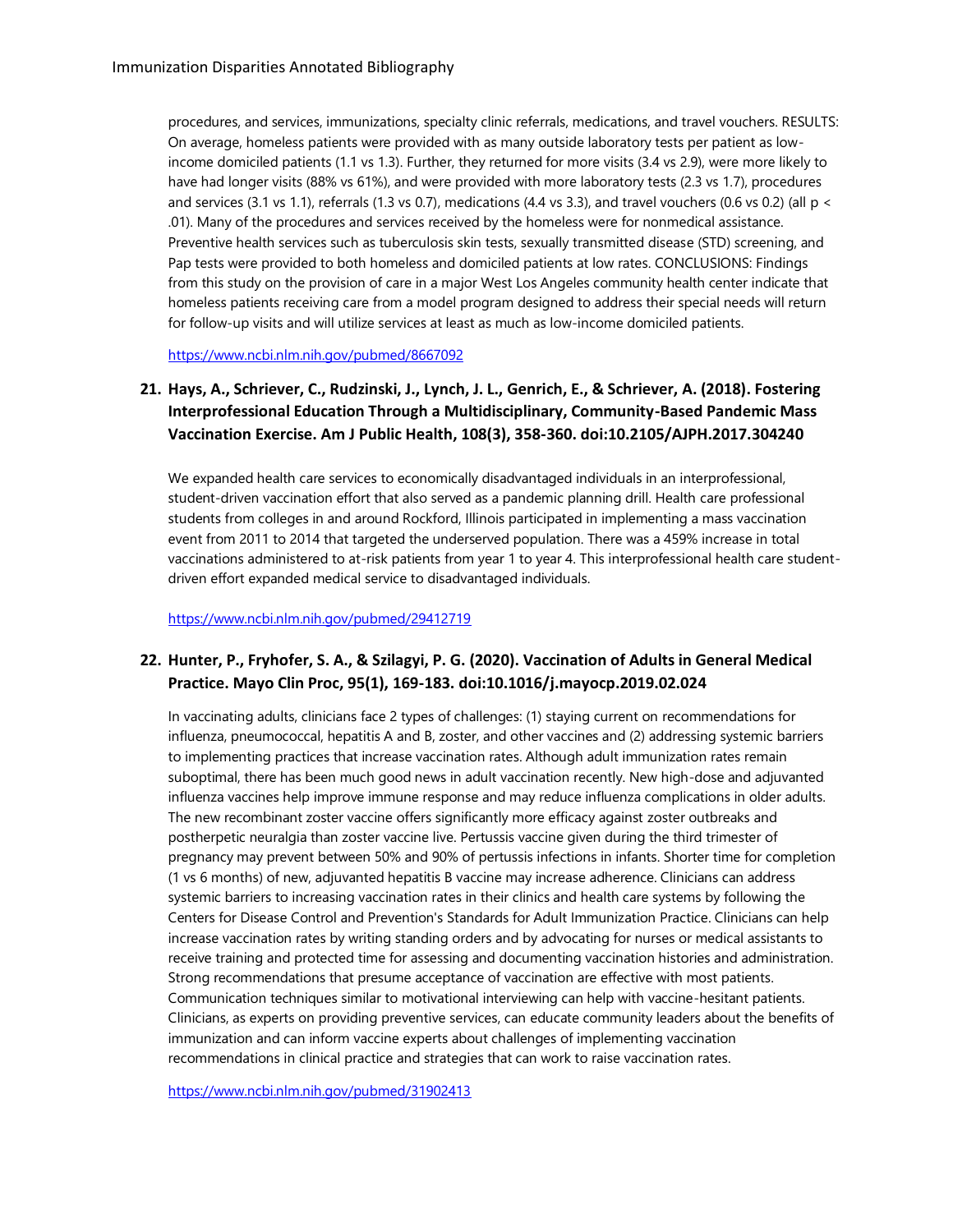# **23. Luque, J. S., & Castaneda, H. (2013). Delivery of mobile clinic services to migrant and seasonal farmworkers: a review of practice models for community-academic partnerships. J Community Health, 38(2), 397-407. doi:10.1007/s10900-012-9622-4**

Farmworkers in the US are a medically underserved group, who are largely uninsured, foreign-born, and working in a hazardous industry. This review addresses the challenges of providing health services for this priority population to study the numerous health access barriers that face migrant and seasonal farmworkers (MSFW), evaluates the services provided at mobile clinics, summarizes practice models for communityacademic partnerships, and synthesizes the literature on effective partnership approaches to deliver these services. Because MSFW are a difficult group to reach and access, mobile farmworker clinics provide an opportunity for unique student training experiences, in addition to small survey and feasibility studies. A literature search was conducted to identify articles for the review. Out of 196 articles identified by the article databases and manual search techniques, 18 articles were finally selected for the review based on predetermined inclusion and exclusion criteria. Half of the articles were classified as case studies or descriptive studies with lessons learned. Only three articles were classified as research studies, and six articles were not classified as research studies, but rather descriptions of the clinics only. Many of the partnership models were structured with the lead agency as either the academic partner or an Area Health Education Center. The academic partner was usually a nursing school, and less frequently a medical school. Other service partners frequently mentioned were federally-qualified Community Health Centers, Migrant Health Centers, and health departments. The review found that service partnerships were characterized by collaboration between academic institutions and community organizations, with a lead agency driving sustainability efforts.

<https://www.ncbi.nlm.nih.gov/pubmed/23054421>

# **24. Mangla, N., Mamun, R., & Weisberg, I. S. (2017). Viral hepatitis screening in transgender patients undergoing gender identity hormonal therapy. Eur J Gastroenterol Hepatol, 29(11), 1215-1218. doi:10.1097/MEG.0000000000000950**

BACKGROUND AND AIM: Viral hepatitis is a global health issue and can lead to cirrhosis, liver failure, and hepatocellular carcinoma. Guidelines for viral hepatitis screening in the transgender population do not exist. Transgender patients may be at higher risk for contracting viral hepatitis due to socioeconomic and behavioral factors. The aim of this study was to measure the quality of screening, prevalence, and susceptibility of viral hepatitis, and to identify barriers to screening in transgender patients undergoing gender identity hormonal therapy. METHODS: LGBTQ-friendly clinic visits from transgender patients older than 18 years in New York City from 2012 to 2015 were reviewed. RESULTS: Approximately 13% of patients were screened for any viral hepatitis on initial consultation. Screening rates for hepatitis C virus (HCV), hepatitis B virus (HBV), and hepatitis A virus (HAV) at any point were 27, 22, and 20%. HAV screening was performed in 28% of the female to male (FtM) patients and 16% of male to female (MtF) (P<0.05) patients. HBV screening was performed in 30% of FtM patients and 18% of MtF patients (P<0.05). Thirty-one percent of FtM, 24% of MtF, and 17% of genderqueer patients were tested for HCV (P>0.05). Prevalence of HCV, HBV, and HIV in FtM was 0, 0, and 0.44% and that in MtF was 1.78, 0.89, and 1.78%, respectively. Percentage of patients immune to hepatitis A in FtM and MtF subgroups were 55 and 47% (P>0.05). Percentage of patients immune to HBV in FtM and MtF subgroups were 54 and 48% (P>0.05). CONCLUSION: This study indicates a significant lack of hepatitis screening in the transgender population and a concerning proportion of patients susceptible to disease.

<https://www.ncbi.nlm.nih.gov/pubmed/28857896>

**25. Middleton, D. B., Zimmerman, R. K., & Mitchell, K. B. (2007). Vaccine schedules and procedures, 2007. J Fam Pract, 56(2 Suppl Vaccines), S47-60, C44-48.**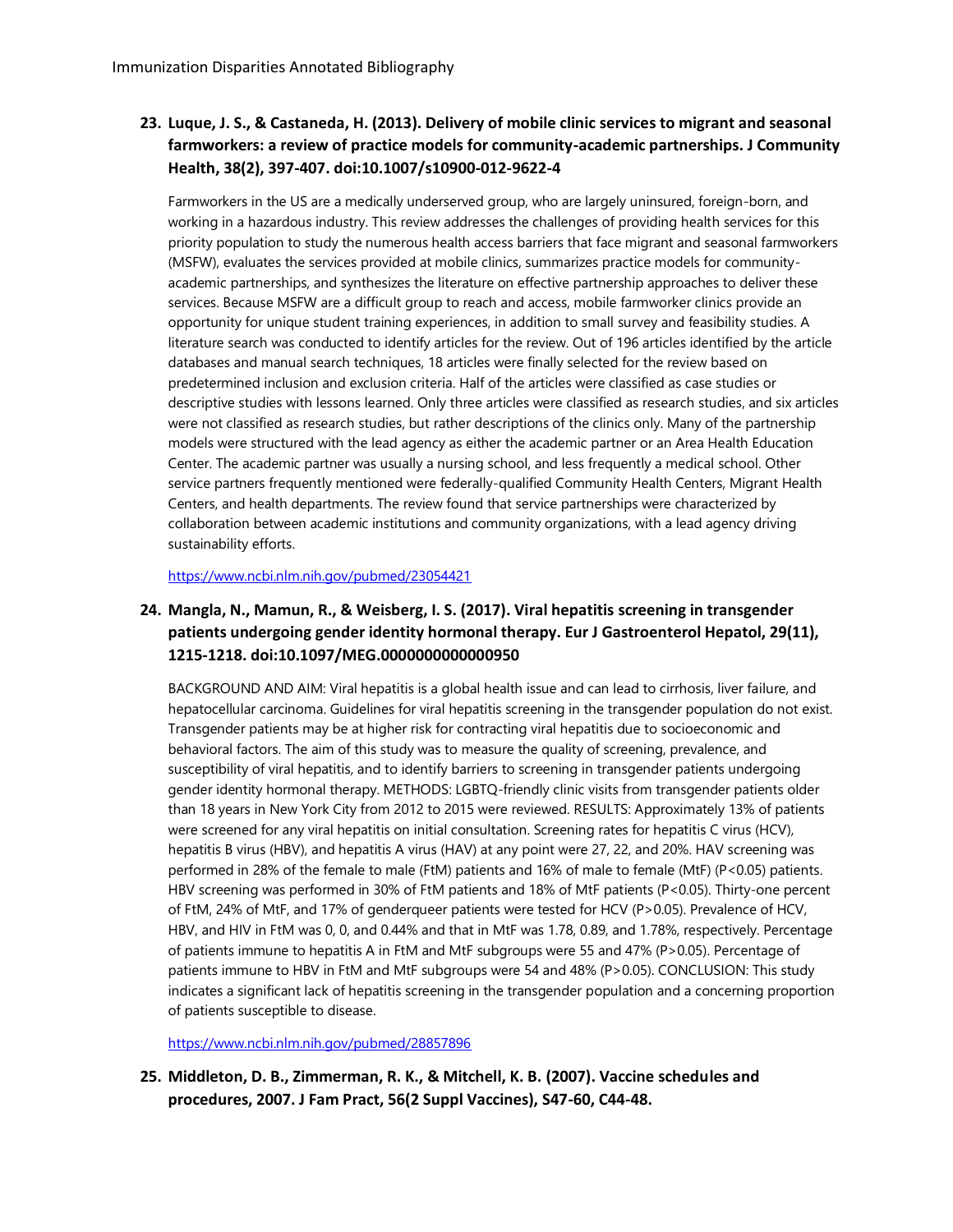This article reviews the 2007 recommended childhood and adolescent immunization schedules; the catch-up immunization schedules for children and adolescents; the 2006-2007 recommended adult immunization schedule; recommended and minimum ages and intervals between vaccine doses; contraindications for immunization; and general guidelines on immunization procedures. With the exception of some formulations of influenza vaccines, all recommended childhood vaccines are thimerosal-free. Since 2005, changes in vaccine schedules affect the following vaccinations: hepatitis A, rotavirus, human papillomavirus, varicella, meningococcal, adult tetanus and diphtheria toxoids and acellular pertussis, and influenza. Minimal intervals between vaccines and vaccine precautions, contraindications, administration, and storage are reviewed. Sources of up-to-date vaccine information are presented.

<https://www.ncbi.nlm.nih.gov/pubmed/17270110>

## **26. Mulley, A. G., Silverstein, M. D., & Dienstag, J. L. (1982). Indications for use of hepatitis B vaccine, based on cost-effectiveness analysis. N Engl J Med, 307(11), 644-652. doi:10.1056/NEJM198209093071103**

To formulate indications for the use of hepatitis B vaccine, we examined the cost effectiveness of three strategies: vaccinating everyone; screening everyone and vaccinating those without evidence of immunity; and neither vaccinating nor screening, but passively immunizing those with known exposure. Estimates of the hepatitis attack rate, prevalence of immunity, and frequency of known exposure were made for three representative populations: homosexual men, surgical residents, and the general population of the United States. Screening followed by vaccination of homosexual men and vaccination without prior screening of surgical residents would result in savings of medical costs. Neither screening nor vaccination is the lowestcost strategy for the general population. Vaccination of susceptible persons will save medical costs for populations with annual attack rates above 5 per cent. Vaccination may be considered cost effective (or cost saving when indirect costs are included) for populations with attack rates as low as 1 to 2 per cent.

<https://www.ncbi.nlm.nih.gov/pubmed/6810170>

# **27. Postema, A. S., Breiman, R. F., & National Vaccine Advisory, C. (2000). Adult immunization programs in nontraditional settings: quality standards and guidance for program evaluation. MMWR Recomm Rep, 49(RR-1), 1-13.**

This report provides a summary of the National Vaccine Advisory Committee's (NVAC) workshop on adult immunization programs in nontraditional settings, quality standards for such programs, and guidance for program evaluation. Throughout the United States, an increasing number of adults are receiving vaccine in nontraditional settings (e.g., pharmacies and churches). Immunization programs in nontraditional settings are often more accessible and convenient than a health-care provider's office or a public health clinic, especially for medically underserved adults (e.g., economically disadvantaged, inner city, and minority populations). Medically underserved adults might be at particular risk for undervaccination because they are often without a medical home (i.e., a regular point of contact where their health-care needs are met). Immunization programs in nontraditional settings might enhance the capacity of the health-care system to effectively deliver vaccine to adults by increasing the number and types of sites where adults can receive vaccine. NVAC has recognized that strategies need to be developed to make vaccines available to all adults and that the number of immunization programs in nontraditional settings is increasing. Therefore, the Committee issues the following report, including quality standards and guidance for program evaluation.